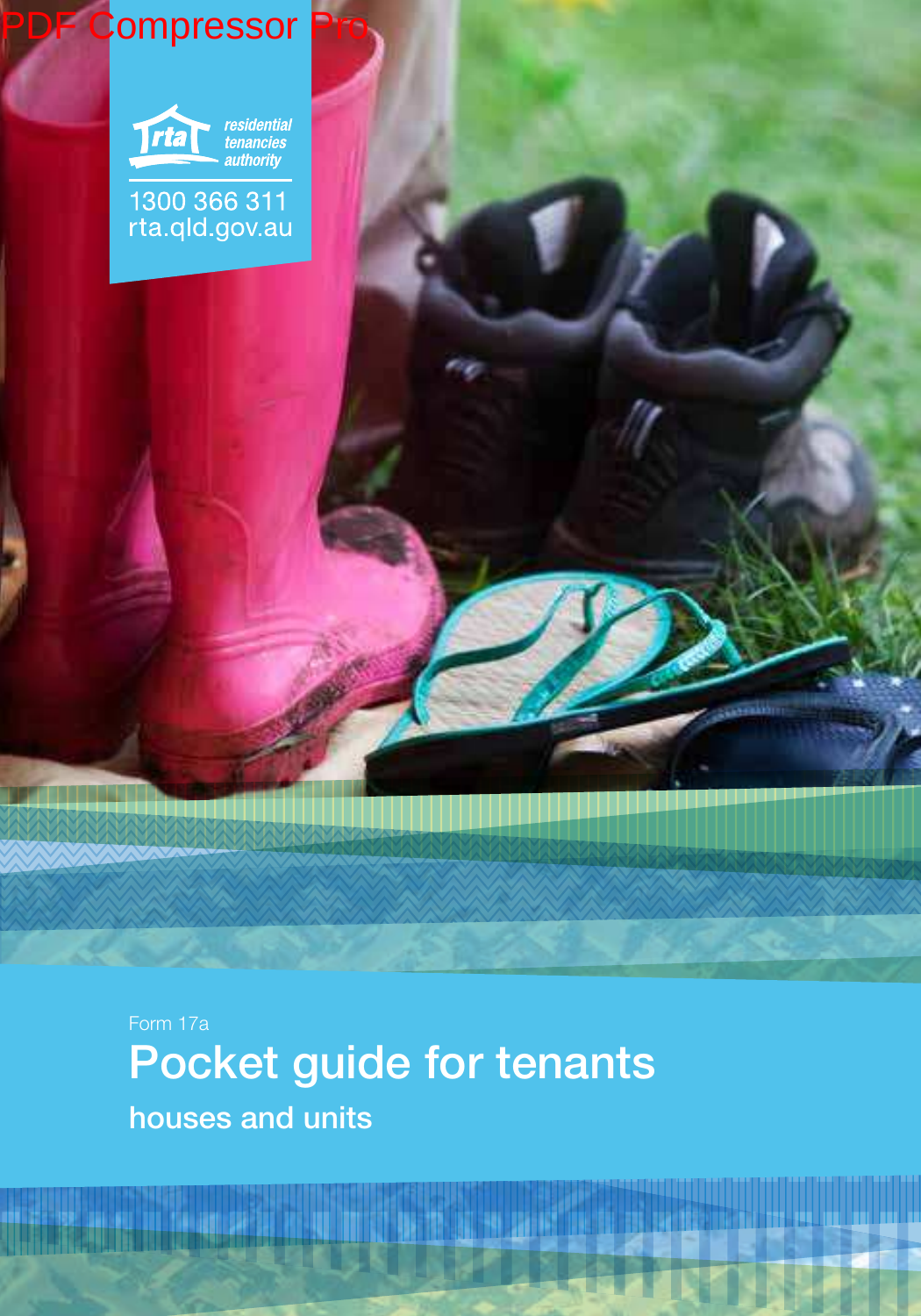The Residential Tenancies Authority (RTA) is the Queensland Government statutory body that administers the *Residential Tenancies and Rooming Accommodation Act 2008*. The RTA provides tenancy information, bond management, dispute resolution, investigation, policy and education services.

# When renting…

## You must

- » pay the rent on time
- » keep the property clean and undamaged and leave it in the same condition it was in when you moved in (fair wear and tear excepted)
- » abide by the terms of the tenancy agreement
- » respect your neighbours' right to peace and quiet

### The lessor/agent must

- » ensure the property is vacant, clean and in good repair at the start of the tenancy
- » respect your privacy and comply with entry requirements
- » carry out repairs and maintenance
- » meet all health and safety laws
- » lodge your bond with the RTA

This information is for general guidance only. It is not legal advice. The RTA cannot guarantee the accuracy or completeness of the information provided. For more information refer to *Residential Tenancies and Rooming Accommodation Act 2008.*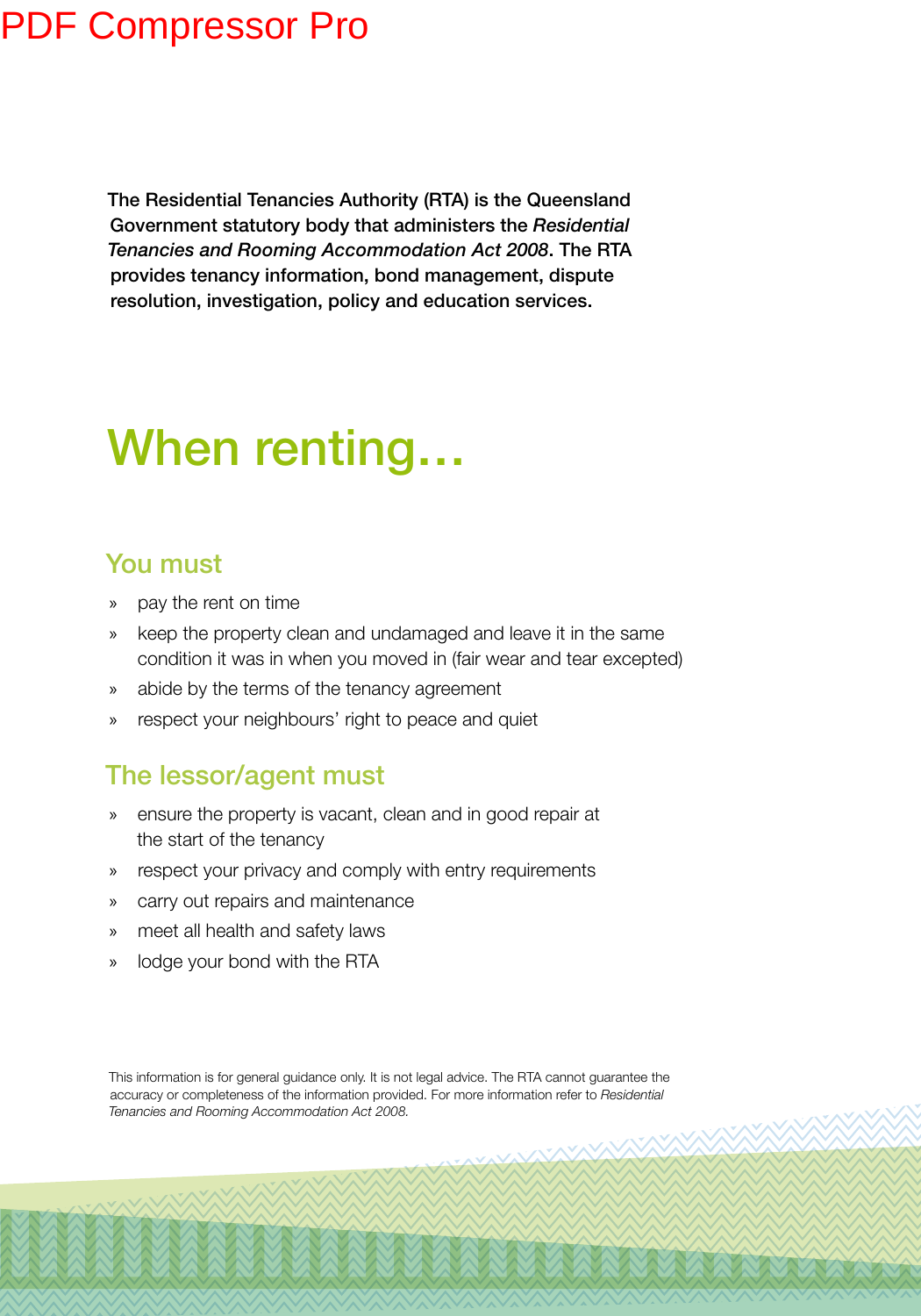# Welcome to your new home

Please take a few minutes to read this guide which explains some of the basic rules of renting in Queensland.

If you need extra information you can download more detailed renting guides from our website.

## Your new details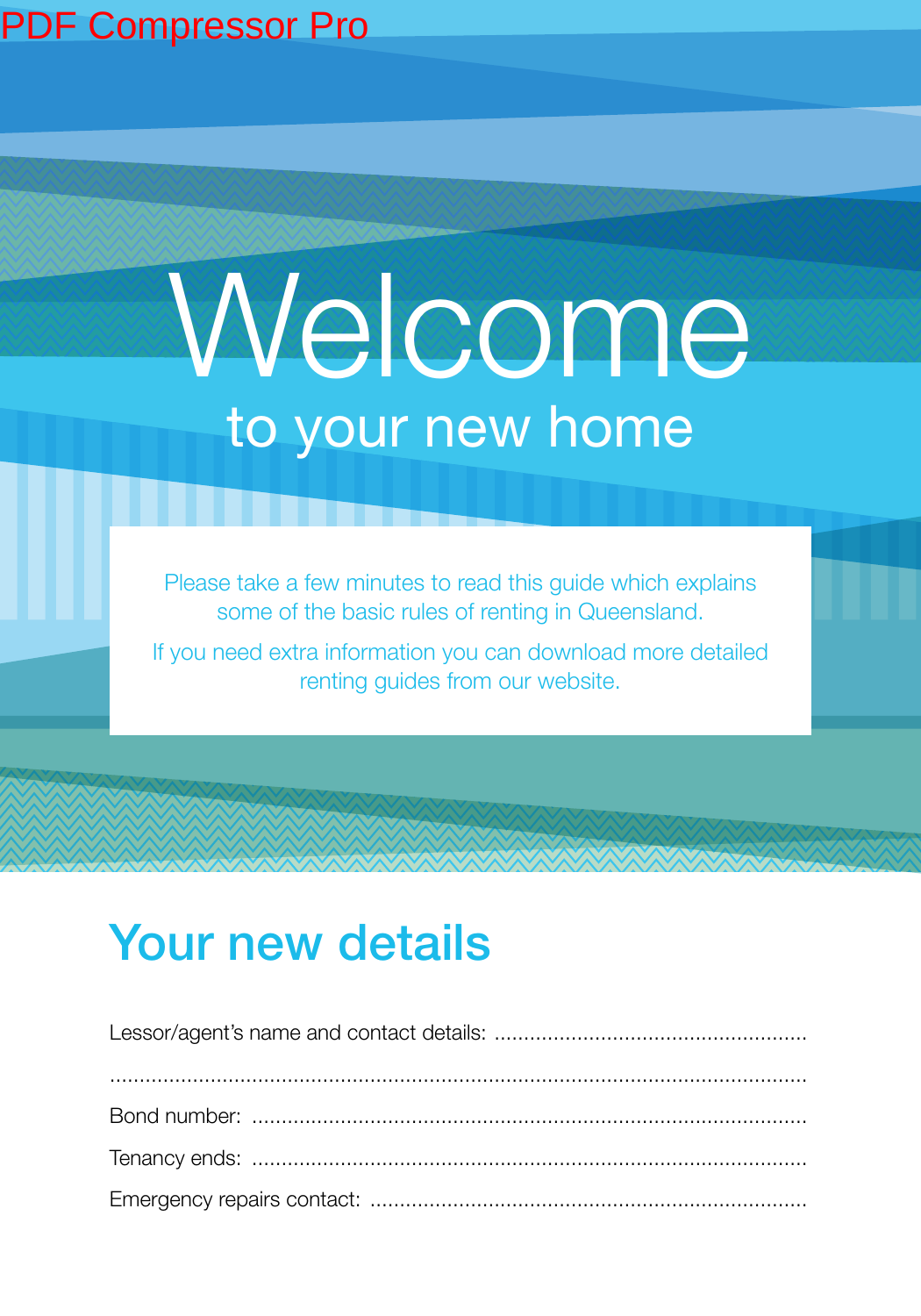

# **Moving** in

## Tenancy agreement

A *General tenancy agreement* (Form 18a)*,* also called a lease, is a legally binding written contract between you and the lessor/agent. It must include standard terms and may include special terms (e.g. keeping pets, pest control).

You and the lessor/agent must sign the agreement and you should be given a copy.

Period of tenancy agreement:

- Fixed term agreement has a start date and an end date and you agree to rent the property for a fixed amount of time (e.g. 12 months)
- Periodic agreement when you agree to rent the property for an unspecified amount of time (there will be a start date but no end date)

## **Bond**

A rental bond is a security deposit you pay at the start of a tenancy and is lodged with the RTA. The lessor/agent must not hold your bond. Once the bond is paid the lessor/agent must give you a receipt and complete a *Bond lodgement* (Form 2) which you must sign. The lessor/agent must lodge the bond with the RTA within 10 days. You will receive notification from the RTA once the bond has been lodged.

### Bond increases

Your bond can be increased if your rent is increased. It must be at least 12 months since the last increase and you must be given 1 month's notice. Extra bond money must be lodged with the RTA.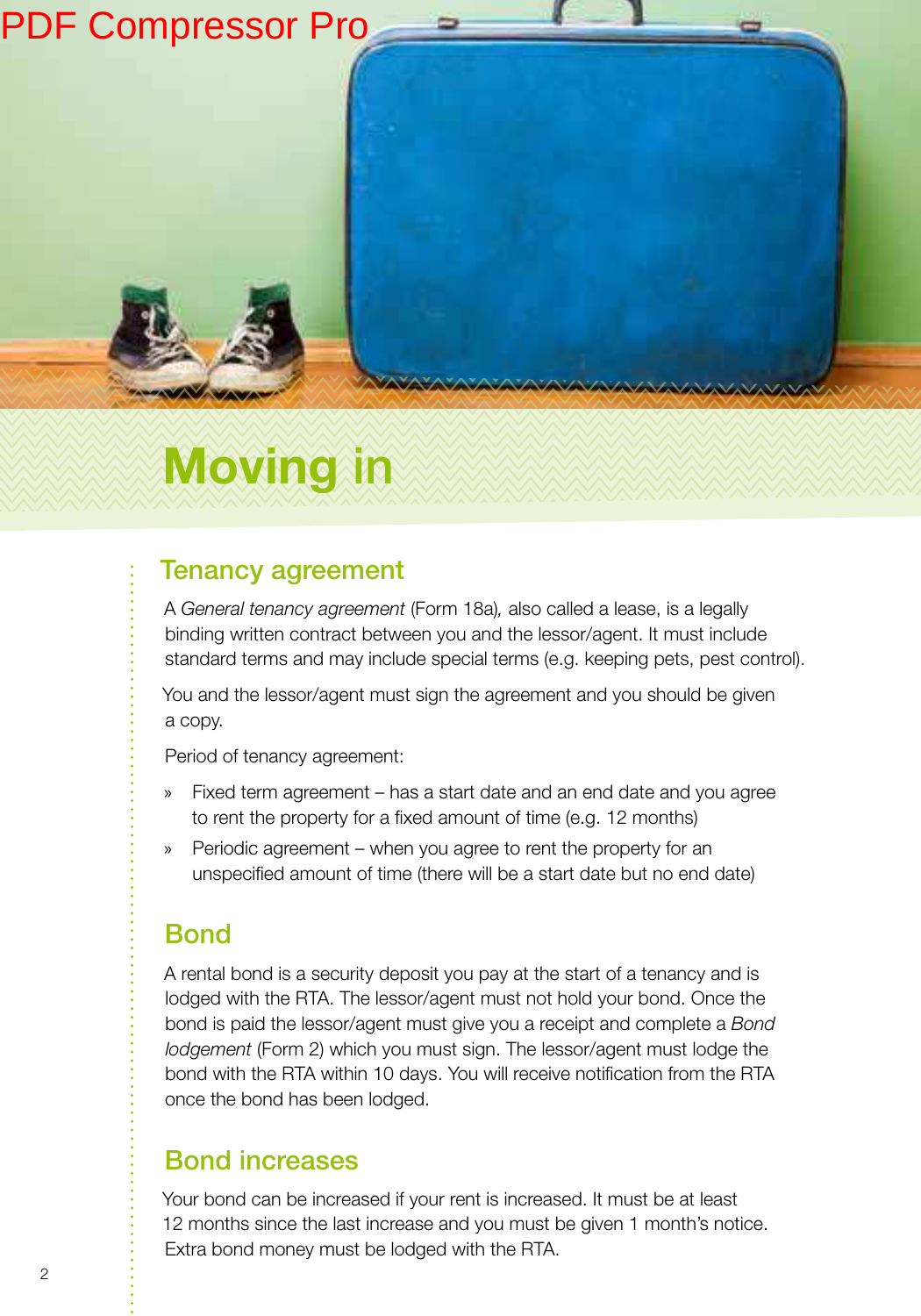## Rent

Generally you will be asked to pay rent in advance before, or when, you move in. You can't be asked to pay more rent until it has been used up.

- » For a ixed term agreement: a maximum of 1 month's rent in advance
- » For a periodic agreement: a maximum of 2 weeks rent in advance

## Rent increases

It must be at least 6 months since the last increase.

Rent cannot be increased during a ixed term agreement unless it is stated in the agreement and even then 2 months notice (in writing) must be given.

Rent can be increased in a periodic agreement by giving 2 months notice (in writing).

## Rent decreases

Rent decreases may occur when there is a drop in the standard of the property; if there is a decrease in services provided (e.g. the availability of car parking) or if a natural disaster (e.g. flooding, fire) makes the property partially unfit to live in.

## Water usage

You can be charged full water consumption costs only if the lessor meets a specific set of conditions. Visit our website for more details.

## Electricity/gas/phone/internet

Check your tenancy agreement – in most cases you will need to arrange connection.

## Entry condition report

The lessor/agent must give you an *Entry condition report* (Form 1a).

It records the condition of the property at the start of the tenancy and is an important document if there is a dispute about the condition of the property when you move out. You must complete it and return a signed copy to the lessor/agent within 3 days. The lessor/agent must give you a copy of the inal report within 14 days.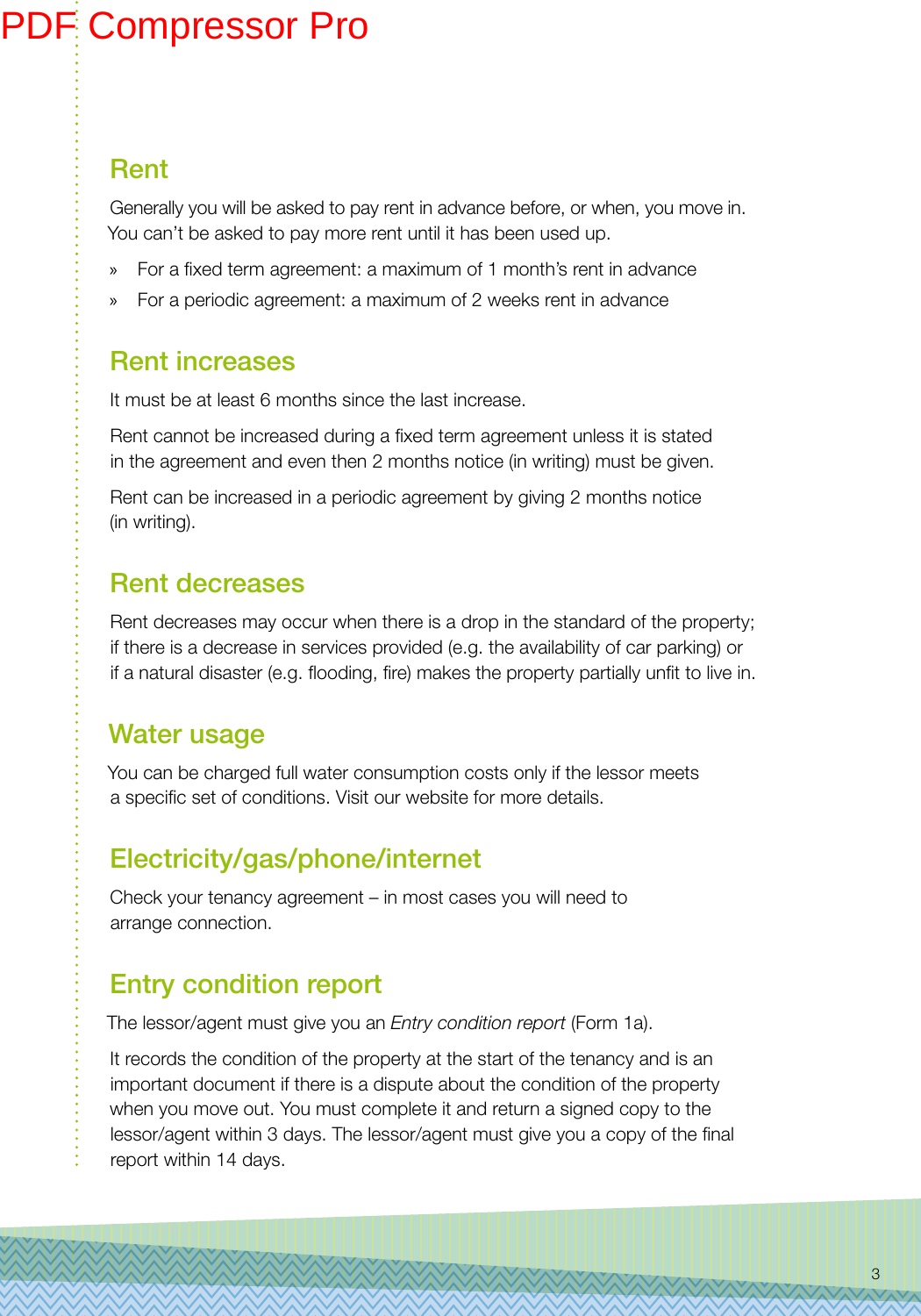

## **During** a tenancy

## **Maintenance**

You are responsible for looking after the property and keeping it, and any inclusions (like the oven), clean. The lessor/agent is responsible for ensuring the property is it to live in and in a good state of repair. They must also make sure it complies with any health and safety laws.

### **Repairs**

The lessor/agent generally carries out any repairs or organises someone to do so. You should not carry out repairs without written consent. When entering the property to ix the problem the lessor/agent must comply with the appropriate entry notice period.

If you or your guests damage the property, you may have to pay for the repairs.

## Fixtures

Fixtures can only be added with the lessor/agent's written consent and they do not have to agree to the request if they give a good reason.

## What to do in an emergency

If the lessor/agent or nominated repairer listed on your agreement cannot be contacted, you can arrange for a qualified person to carry out emergency repairs, to a maximum value of 2 weeks rent. If you pay the repairer you will need to give all receipts to the lessor/agent who must pay you back within 7 days. Keep copies of all receipts. Check your agreement to clarify what is meant by an emergency repair.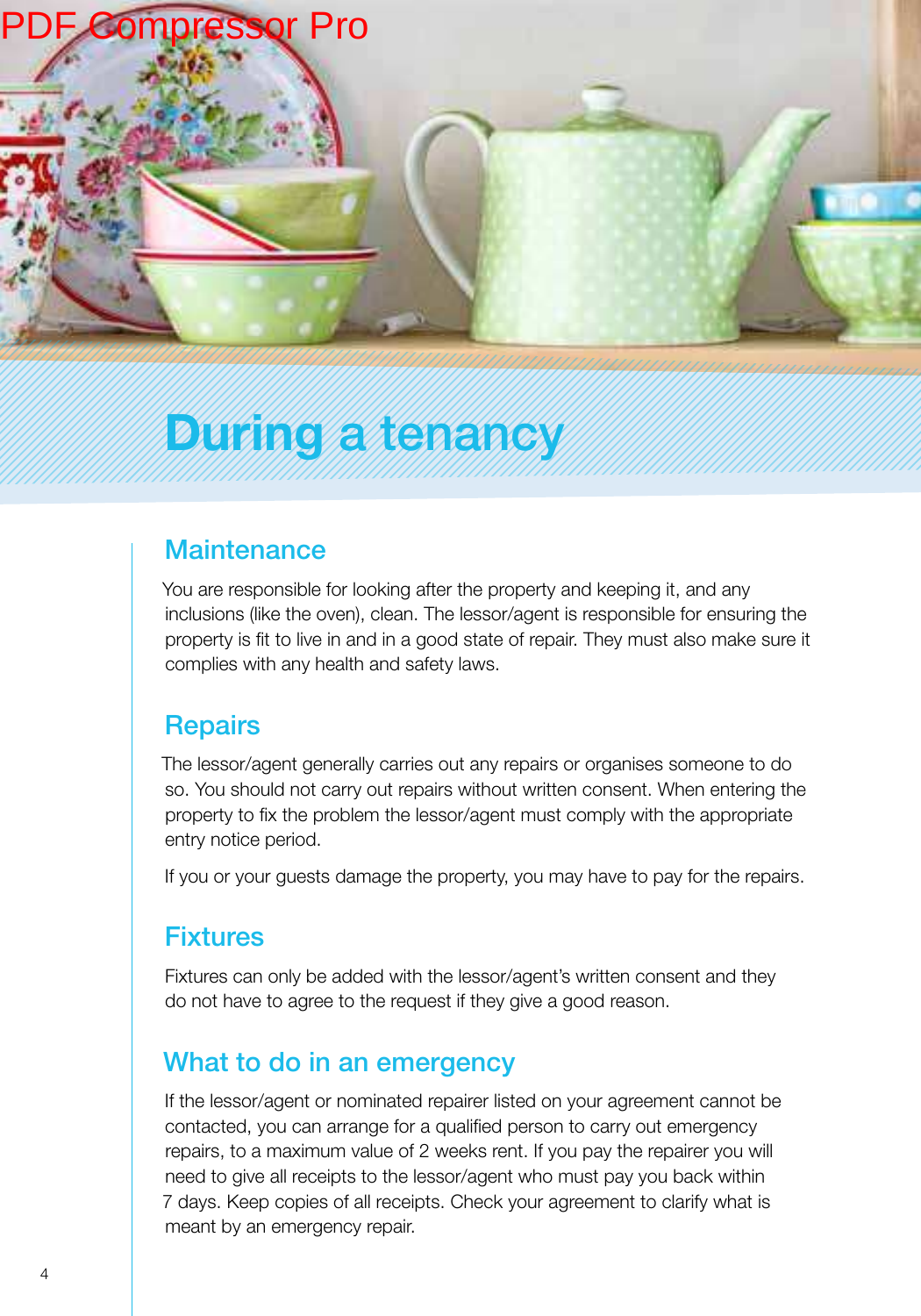## Smoke alarms

By law, owners of all houses and units in Queensland must install at least one working smoke alarm. You and the lessor/agent have responsibilities regarding any smoke alarms on the property. Visit fire.gld.gov.au for more details.

## Inspections and viewings

Routine inspections are often carried out every 3 months to ensure the property is well cared for and there are no maintenance or health and safety issues.

The lessor/agent may also need to enter the property for repairs or a viewing if it is being put up for sale. In most cases they must give you an *Entry notice* (Form 9) before they can enter. However, the lessor/agent may enter in an emergency or if you verbally agree with the entry. Entry must occur at a reasonable time. Visit our website for more details.

## Problems

#### If you do something wrong

If you breach the agreement, the lessor/agent can issue a *Notice to remedy breach* (Form 11).

Example: you fall more than 7 days behind in rent or do not keep the property in the agreed condition.

If you don't ix the problem you may be given a *Notice to leave* (Form 12) by the lessor/agent.

#### If the lessor/agent does something wrong

If the lessor/agent breaches the agreement, you can issue a *Notice to remedy breach* (Form 11).

Example: the lessor/agent fails to keep the property well maintained or enters the property without the correct notice.

.................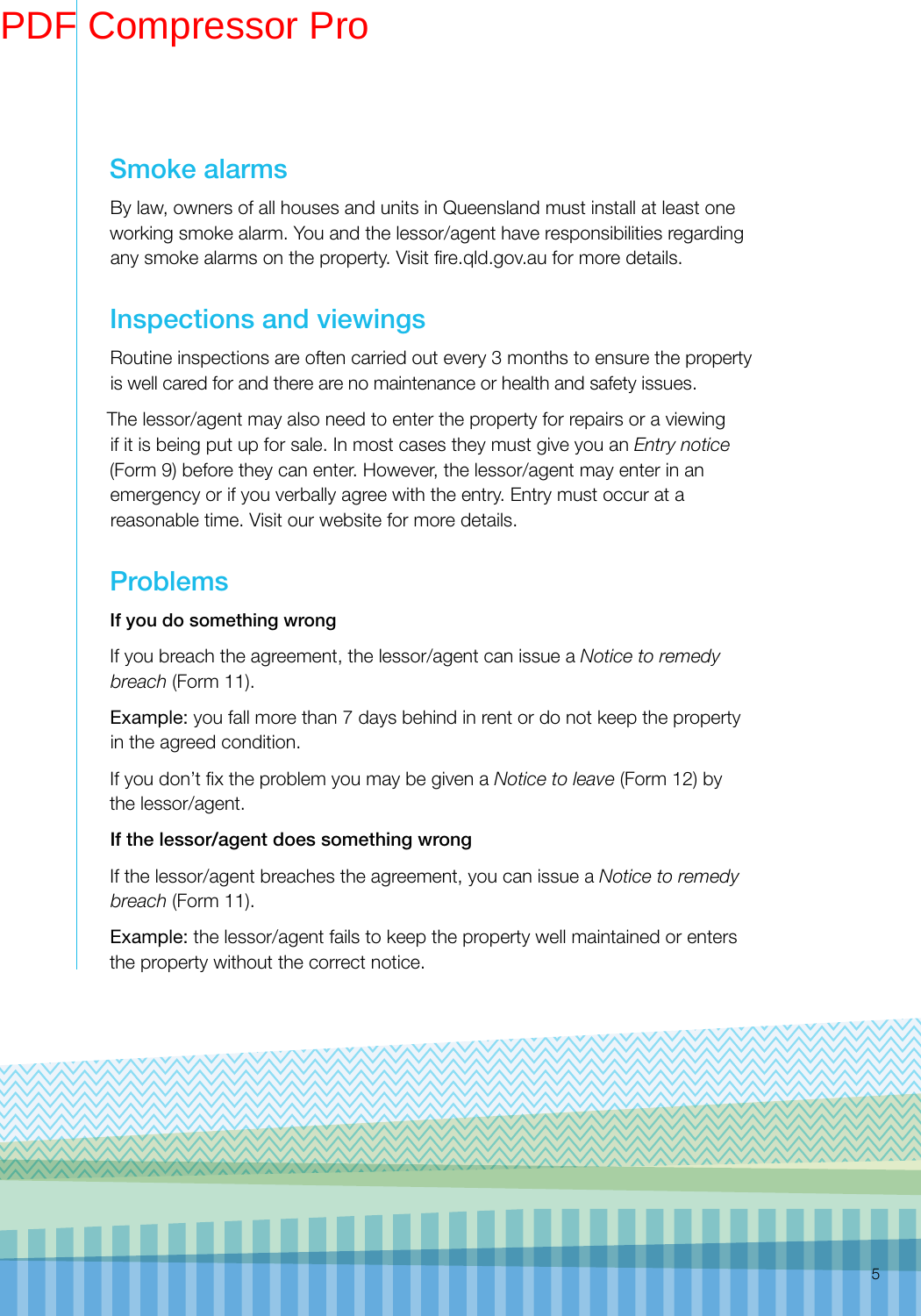# **BELANDER HARRISTER BELLEVILLE DE LA COMMENT DE LA COMMENT DE LA COMMENT DE LA COMMENT DE LA COMMENT DE LA COMM**

## Resolving problems

Good communication is the key to resolving most problems. Find out your rights and responsibilities and try to resolve disputes with the lessor/agent directly. If this does not work the RTA's dispute resolution service may be able to help. If it remains unresolved you may be able to take the matter to the Queensland Civil and Administrative Tribunal (QCAT).

## **Extending your fixed term tenancy**

If you want to stay on under a new ixed term agreement, and there are no changes other than the end date, you and the lessor/agent should sign a letter or statement that includes the new date.

If there is to be a change to any of the terms of the agreement then the lessor/ agent will need to prepare a new written tenancy agreement. You and the lessor/agent must sign the new agreement before the old one ends. If there is a significant change (e.g. a rent increase you think is excessive) you can dispute it but only after you've signed the new agreement.

If the end date of a fixed term agreement goes by without any contact between you and the lessor/agent, the agreement continues as a periodic agreement.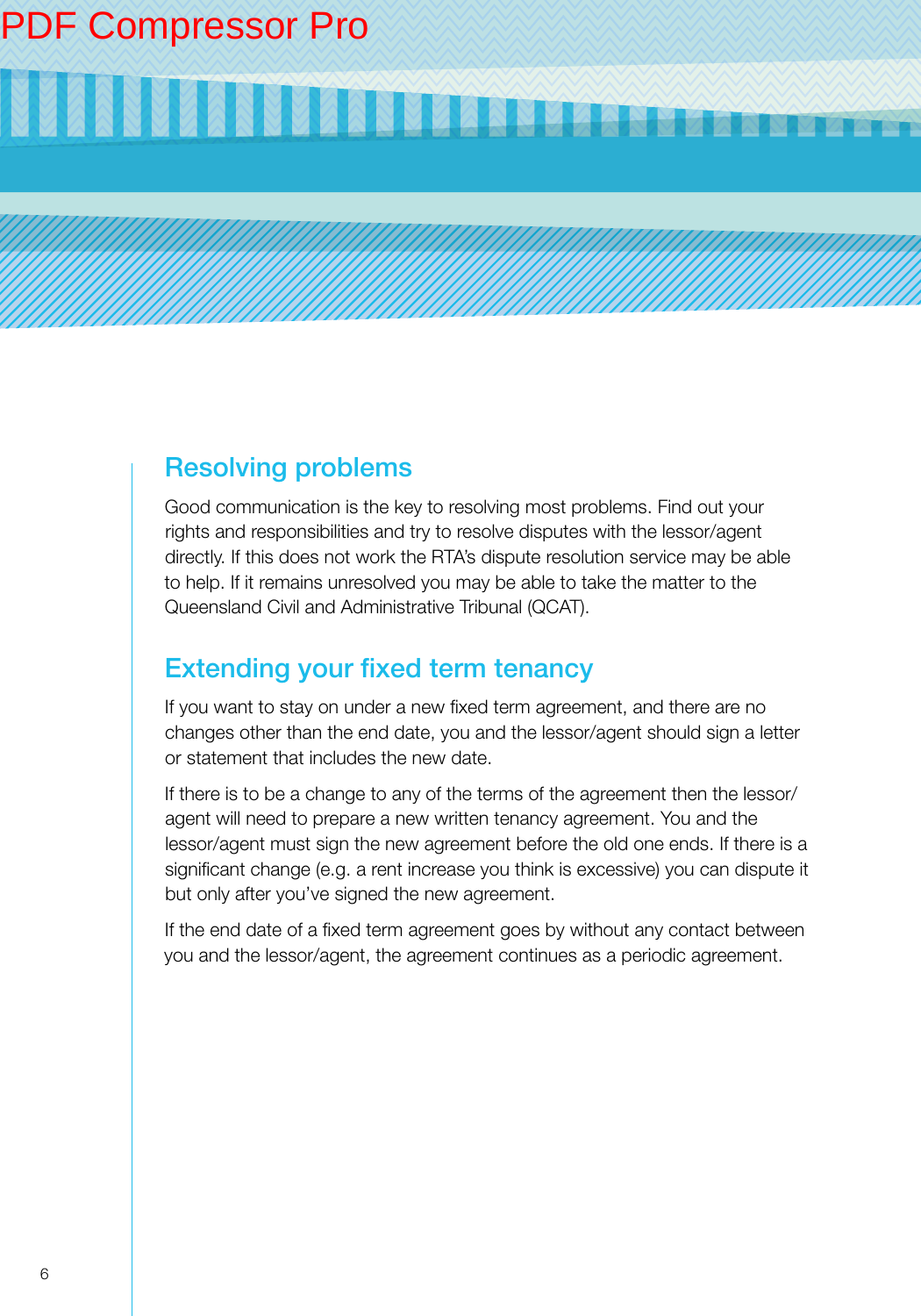

## **Moving** out

## Ending your fixed term or periodic agreement

You cannot move out at the end of a fixed term agreement without giving notice.

If you wish to leave you must give 14 days notice in writing. If the lessor/agent wants you to leave they must give you 2 months notice.

You must continue to pay rent until you move out.

You must leave the property in the same condition it was in before you moved in, fair wear and tear excepted. You may have to pay for carpet cleaning or pest control if they are included in the special terms of your tenancy agreement.

## Breaking your tenancy agreement

If you break the tenancy agreement (e.g. you decide to leave early), you are still responsible for compensating the lessor/agent for lost rent until another tenant can be found or until the tenancy ends. You may also be liable for other costs such as the cost of re-letting the property and advertising.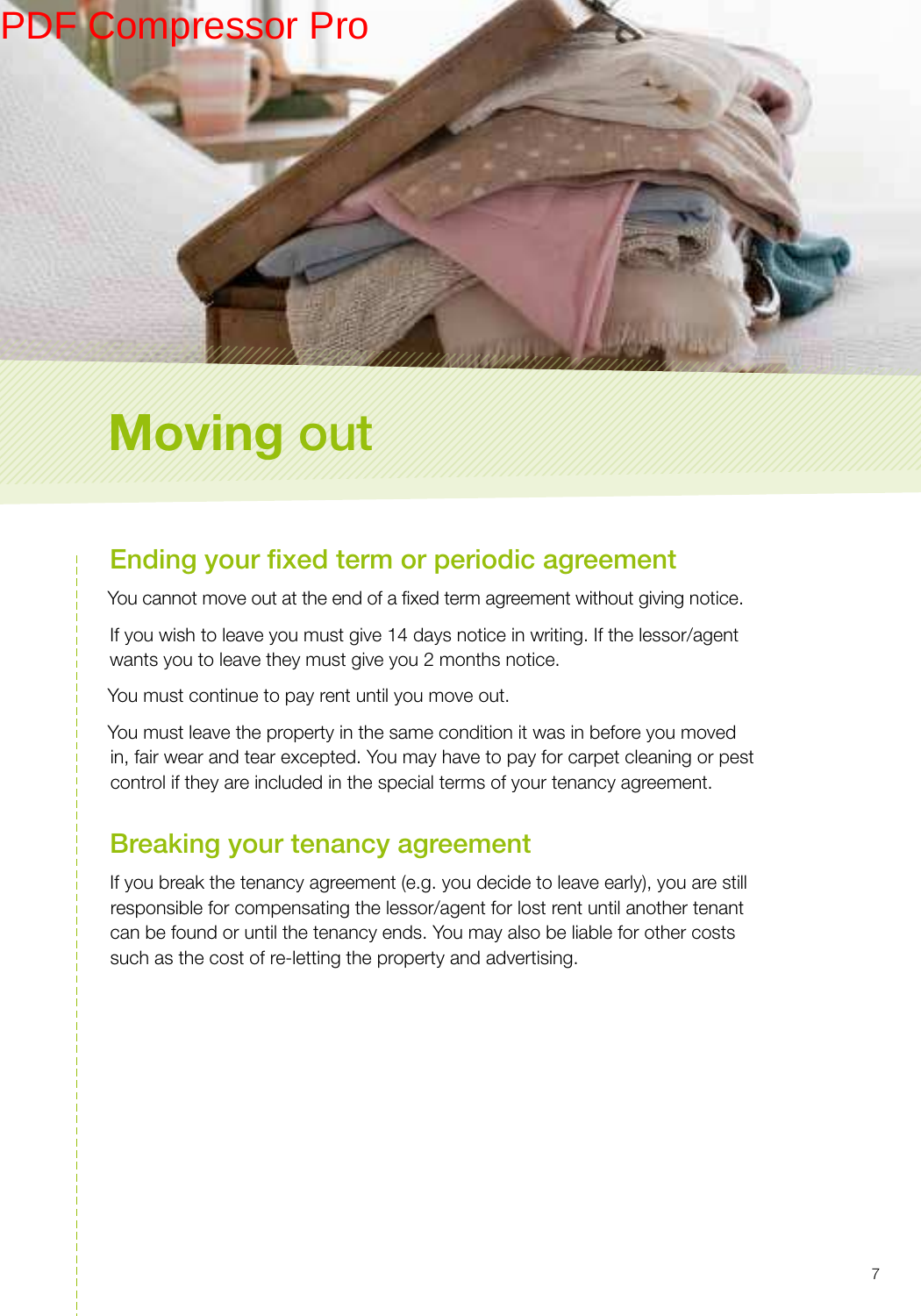## Exit condition report

The *Exit condition report* (Form 14a) should be completed by you. It shows the condition of the property when you leave. If possible you should try to arrange a final inspection with your lessor/agent.

The lessor/agent must complete their side of the report, sign it and return a copy to you within 3 business days of receiving it.

## Getting your bond back

You get your bond back at the end of the tenancy as long as no money is owed to the lessor/agent for rent, damages or other costs. You can apply to have your bond money returned on, or after, handover day. The RTA will need your forwarding address to process your bond refund.

#### If you and the lessor/agent agree at the end of the tenancy

You and the lessor/agent must sign the *Refund of rental bond* (Form 4) and submit it to the RTA. The RTA will refund the bond as directed within a few days. The fastest way to get your bond back is to provide the RTA with your bank details so it can be deposited into the correct account.

#### If you and the lessor disagree

You or the lessor/agent can submit a bond refund form. The RTA will then send the other person a *Notice of claim* and a *Dispute resolution request* (Form 16). If the RTA does not receive a response within 14 days, the bond will be paid out, as directed, by whoever irst lodged the bond refund form.

If they do respond, the RTA dispute resolution service will try to help resolve the disagreement. If agreement is reached, you and the lessor/agent sign the bond refund form and the bond is paid out as agreed.

If agreement is not reached, the person who lodged the dispute resolution request form can apply to QCAT for a decision. They must do so within 7 days and notify the RTA in writing of the QCAT application within the correct timeframe.

If no QCAT application is lodged within 7 days, the RTA will pay the bond as directed by the person who first lodged the bond refund form.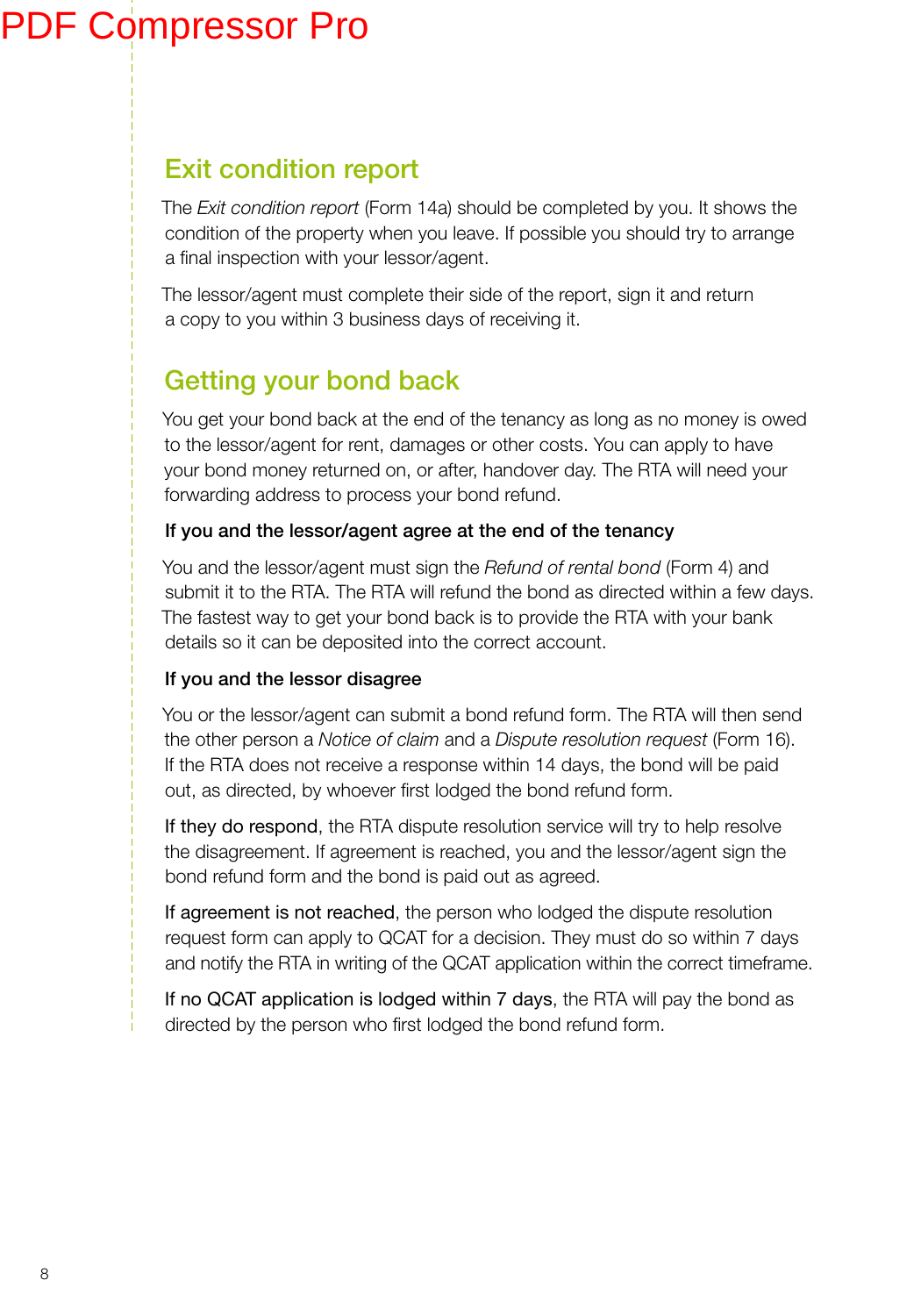# *we're here to help* Tenancy matters



## Visit our **website** rta.qld.gov.au





# Making a positive difference<br>in Queensland